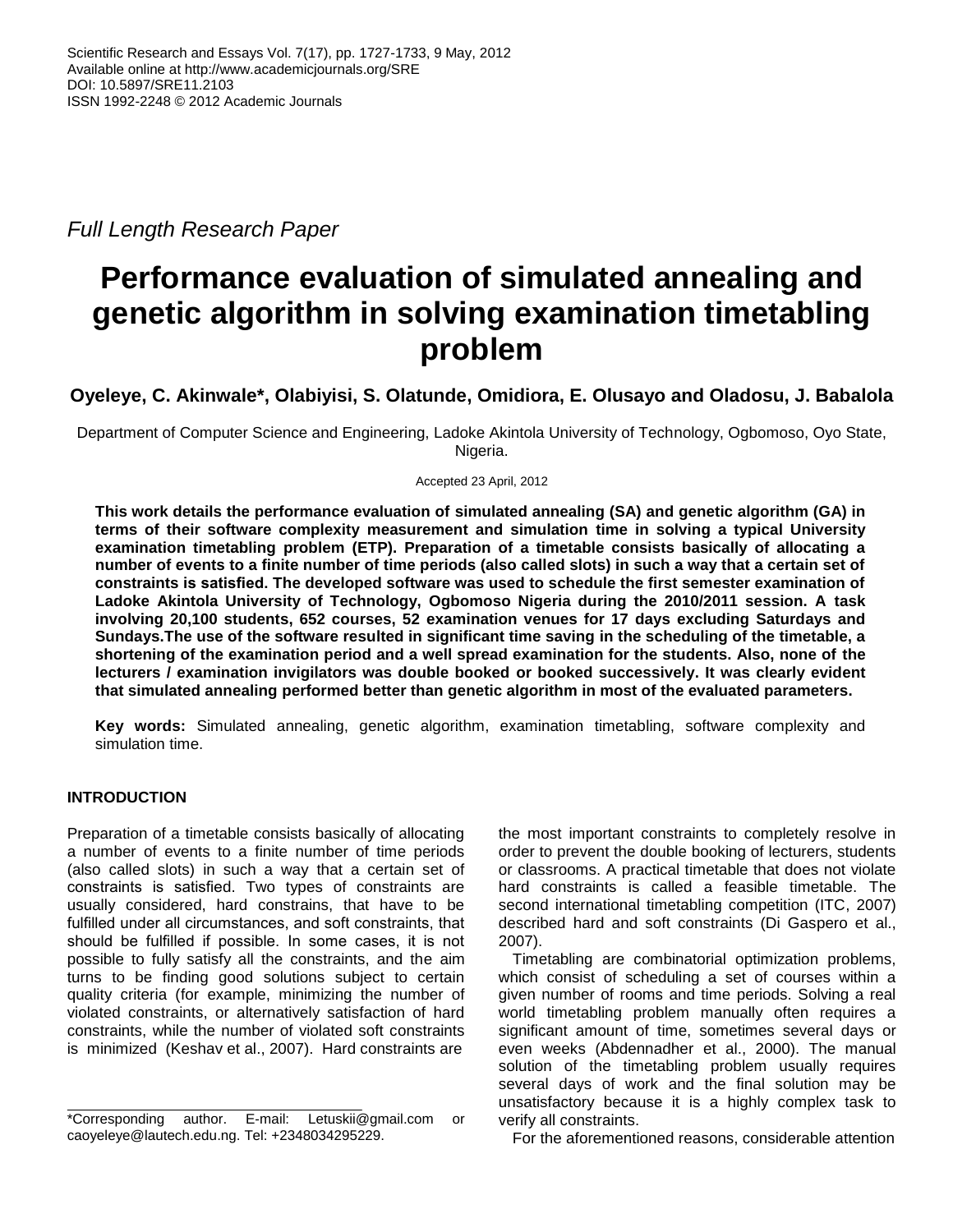has been devoted to automated timetabling. A large number of variants of the timetabling problem have been proposed in the literature, which differs from each other based on the type of institution involved and the type of constraints imposed by the examination policy of the institution. Preparation of an academic examination timetable is a typical scheduling problem that appears to be a tedious job in every academic institute once or twice a year. The problem involves the arrangement of courses, students, teachers and rooms at a fixed number of time-slots, respecting certain restrictions. Wren defines the general problem of timetabling as follows: "Timetabling is the allocation, subject to constraints, of given resources to objects being placed in space time, in such a way as to satisfy as nearly as possible a set of desirable objectives" (Wren, 1996).

The inability of the classical methods to handle the large number of real and integer variables involved in solving this class of problem and especially the number of constraints involved paved way for the adoption of non-classical techniques. Simulated annealing (SA), Tabu search (TS), Genetic algorithm (GA), Memetic algorithm (MA) and Ant colony system (ACS) are among the main algorithms for solving challenging problems of intelligent systems (Zahra, 2005). In this research, two of these techniques were carefully studied and compared in terms of their software complexity and simulation time.

Genetic algorithm (GA) is one of the most popular optimization solutions. It has been implemented in various applications such as scheduling. The operators of GA such as selection, crossover and mutation are applied to populations of chromosomes. Simulated annealing (SA) is a random-search technique which exploits an analogy between the way in which a metal cools and freezes into a minimum energy crystalline structure (the annealing process) (Elmohamed et al., 1998; Omidiora et al., 2009). In addition, the search for a minimum in a more general system forms the basis of an optimization technique for solving combinatorial based problems. It is generally regarded as a modified version of hill climbing algorithm. It has been proved that by carefully controlling the rate of cooling of the temperature, SA can find the global optimum. However, this requires infinite time. Fast annealing and very fast simulated reannealing (VFSR) or adaptive simulated annealing (ASA) are each in turn exponentially faster and overcome this problem. SA's major advantage over other methods is an ability to avoid becoming trapped in local minima. The algorithm employs a random search which not only accepts changes that decrease the objective function (assuming a minimization problem), but also some changes that increase it. An effective solution technique to the problem could be applied to other scheduling problems (Abramson, 1991). The problem drew the attention of the researchers in the early 60's with the study of Gotlieb in 1962, who formulated a class-teacher timetabling problem by considering that each lecture

contained one group of student, one teacher, and any number of time-slots which could be chosen freely.

Schaerf, surveyed that most of the early techniques for automated timetabling were based on successive augmentation (Schaerf, 1999), where a partial timetable was filled in lecture by lecture until either all lectures were scheduled or no further lecture could be scheduled without violating constraints. In another survey, Abramson (1991) reported the general techniques applied to the problem in the past, such as network flow analysis, random number generator, integer programming, and linear algorithm. In addition to these, worth mentioning methods are exact method-based heuristic algorithm (De Werra, 1985), and graph coloring theory (Neufeld and Tartar, 1974). However, the classical techniques are not fully capable to handle the large number of integer and/ or real variables and constraints, involved in the huge discrete search space of the timetabling problem. These inadequacies of classical techniques have drawn the attention of the researchers towards the non-classical techniques. Worth mentioning non-classical techniques, that are being used to solve the problem, are genetic algorithms (Colorni et al., 1994; Abramson and Abela, 1992), neural network, simulated annealing, and tabu search algorithm.

However, compared to other non-classical methods, the widely used are the genetic/ evolutionary algorithms (GAs/ EAs). The reason might be their successful implementation in a wider range of applications (Al-Attar, 1994). Piola (1994) applied three evolutive algorithms to school timetabling problem, and showed their capability to tackle highly constrained combinatorial problems, such as timetabling problem. A timetable is essentially a schedule which must suit a number of constraints. Constraints are almost universally employed by people dealing with timetabling problems (Burke et al., 1994).

## **METHODS**

After representing the problem mathematically, the two algorithms employed were implemented using Matlab development kit on an Intel® Dual core CPU with 220 GHz speed, 2.91 GB Random Access Memory (Accessible) and 146 GB hard disk drive with windows 7 ultimate edition.

#### **Problem representation**

Examination timetabling is a specific case of the more general timetabling problem. In the case of examination timetabling, a set of exams *E* = *{e*1*, . . . , en} t*o be scheduled within a certain number of periods *P* = *{p*1*, . . . , pm}* subject to a variety of hard and soft constraints (Piola, 1994; Burke and Ross, 1996). Table 1 contains the constraints considered in this work.

#### **Simulated annealing pseudo code**

The standard simulated annealing that was coded using the Matlab development kit is presented as follows:

Start with the system in a known configuration, at known energy *E*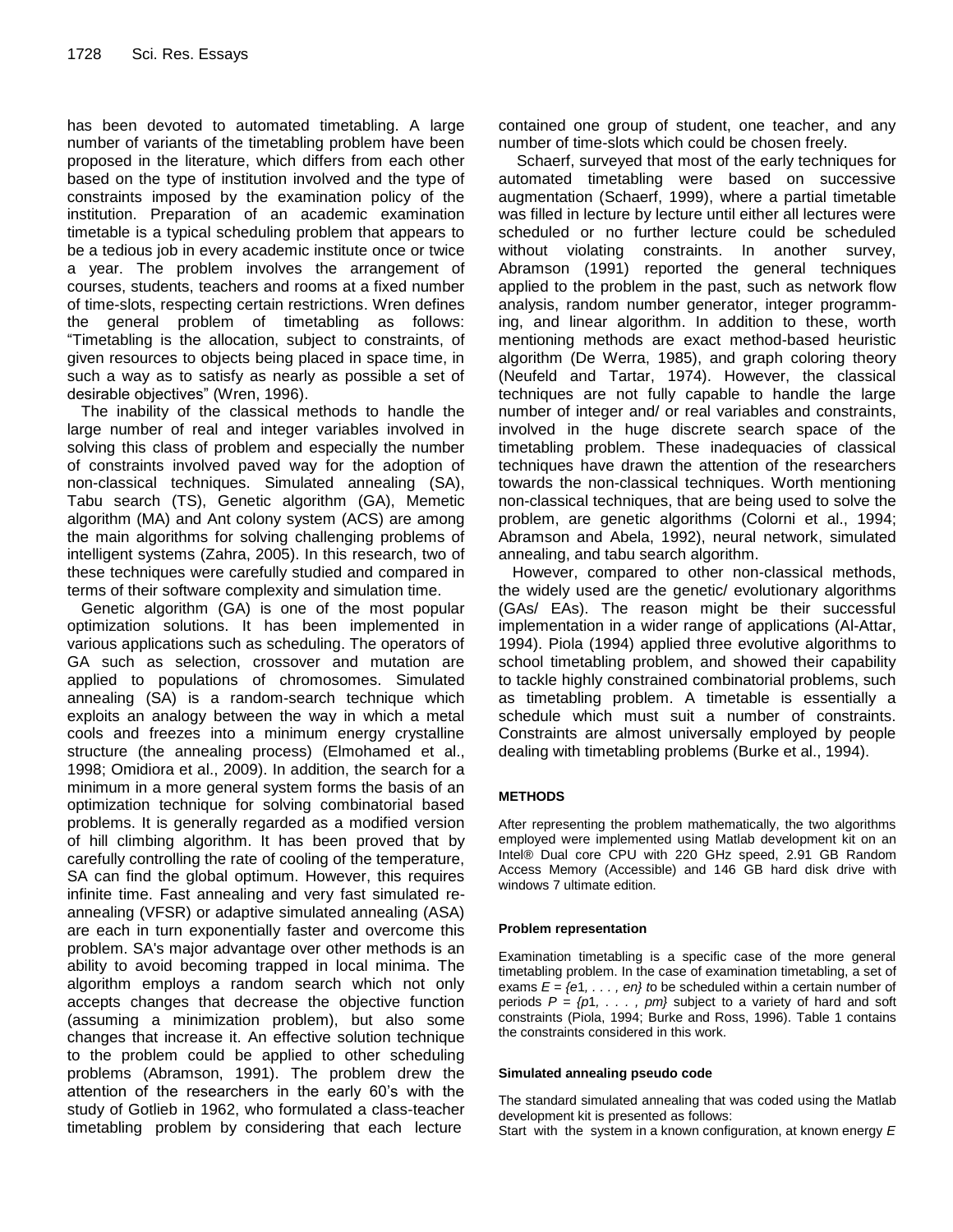| Label           | <b>Definition</b>                                                                |
|-----------------|----------------------------------------------------------------------------------|
| HC <sub>1</sub> | The number of exams a student will write at a time                               |
| HC <sub>2</sub> | Number of classes a teacher should be at a time                                  |
| HC <sub>3</sub> | Number of examination in the schedule                                            |
| HC4             | The type and capacity of the room where a class is to be scheduled               |
| HC <sub>5</sub> | Number of timeslot at which an examination of a course is to be scheduled        |
| SC <sub>1</sub> | Total number of free time-slots between two examinations (or events) of students |
| SC <sub>2</sub> | Total number of consecutive classes of a teacher                                 |

HC: Hard constraints; SC: Soft constraints.

 $T =$  temperature = hot; frozen = false;

While (! frozen) {

repeat {

Perturb system slightly (e.g., moves a particle) Compute *E*, change in energy due to perturbation If (*∆E*< 0)

Then accept this perturbation, this is the new system config Else accept maybe, with probability = exp (-*∆E/KT*) } until (the system is in thermal equilibrium at this *T*) If (*∆E* still decreasing over the last few temperatures) Then  $T = 0.9T$ //cool the temperature; do more perturbations

Else frozen = true

}

return (final configuration as low-energy solution)

#### **Genetic algorithm pseudo code**

The standard genetic algorithm which was also coded using the Matlab development kit is also as follows:

Genetic algorithm: the Pseudo code Input:  $\mu$ ,  $\lambda$ ,  $\bigoplus_i \bigoplus_r \bigoplus_m \bigoplus_s$ 

Output:  $a^*$ : The best individual found during the run,

**P**<sup>\*</sup>, The best population found during the run.

1. t  $\leftarrow$  0; 2. P (t)  $\longleftarrow$  initialize  $(\mu)$ : 3. F(t)  $\leftarrow$  evaluate (P (t),  $\mu$ ); 4. While  $(i (P(t), \Theta_i) \neq true)$  do 5. P' (t)  $\leftarrow$  recombine (P (t),  $\Theta_r$ ); 6. P'' (t)  $\longleftarrow$  mutate (P'(t),  $\Theta_m$ ); 7. F(t)  $\leftarrow$  evaluate (P''(t),  $\lambda$ ); 8. P  $(t + 1)$   $\longleftarrow$  select  $(P''(t), F(t), \mu, \Theta_s);$ 9. t  $\xi + 1$ ; **do**

The input parameter sets  $\Theta_i$ ,  $\Theta_r$ ,  $\Theta_m$ , and  $\Theta_s$  of the basic operators. Notice that recombination was allowed to equal the identity mapping: that is,  $P'(t) = P'(t)$  is possible.

#### **Data used for the work**

The following are the set of data used to automatically generate the examination timetable:

i. Available venues and their corresponding capacity

iii. List of subjects (exams) to be written

iv. The list of all registered students per exam or course

v. The list of available invigilators

vi. Maximum examination period (no of exam days or weeks)

vii. Duration of each examination (maximum number of hours)

#### **Complexity of the two algorithms**

Halstead software complexity and Lines of Code (LOC) were used to evaluate the two coded algorithms. Halstead measure calculates program volume (V), program effort (E), program level (L) and intelligence content of the program (I). Table 2 contains the formulae for measuring all the metrics. All these measures are valid under the assumption that the program is "pure," that is, free of the so-called "poor programming practices" (Olabiyisi et al., 2005, 2007).

#### **RESULTS**

After implementing the two algorithms, Table 3 shows the measured parameters and their various values used in calculating the software complexity of the two algorithms. It should be noted that n1 is the number of distinct operators found in the program, n2 is the number of distinct operands, N1 is the total number of operators, N2 is the total number of operands, N is the addition of N1 and N2 and n is the addition of n1 and n2.

## **DISCUSSION**

As shown in Table 4, the two considered algorithms produced feasible solutions because none violated the constraints considered in this work.

#### **Simulation time**

The time utilized by an algorithm to run until the result is produced is usually called execution time or simulation time. Table 4 and Figure 1 show the measured values of the simulation time of the two considered algorithms. The simulation time of GA and SA are 19.73 and 56.16 seconds respectively to return a feasible examination timetable. This is clear evidence that SA utilized more time than GA.

ii. Special examination venue (if any) and capacity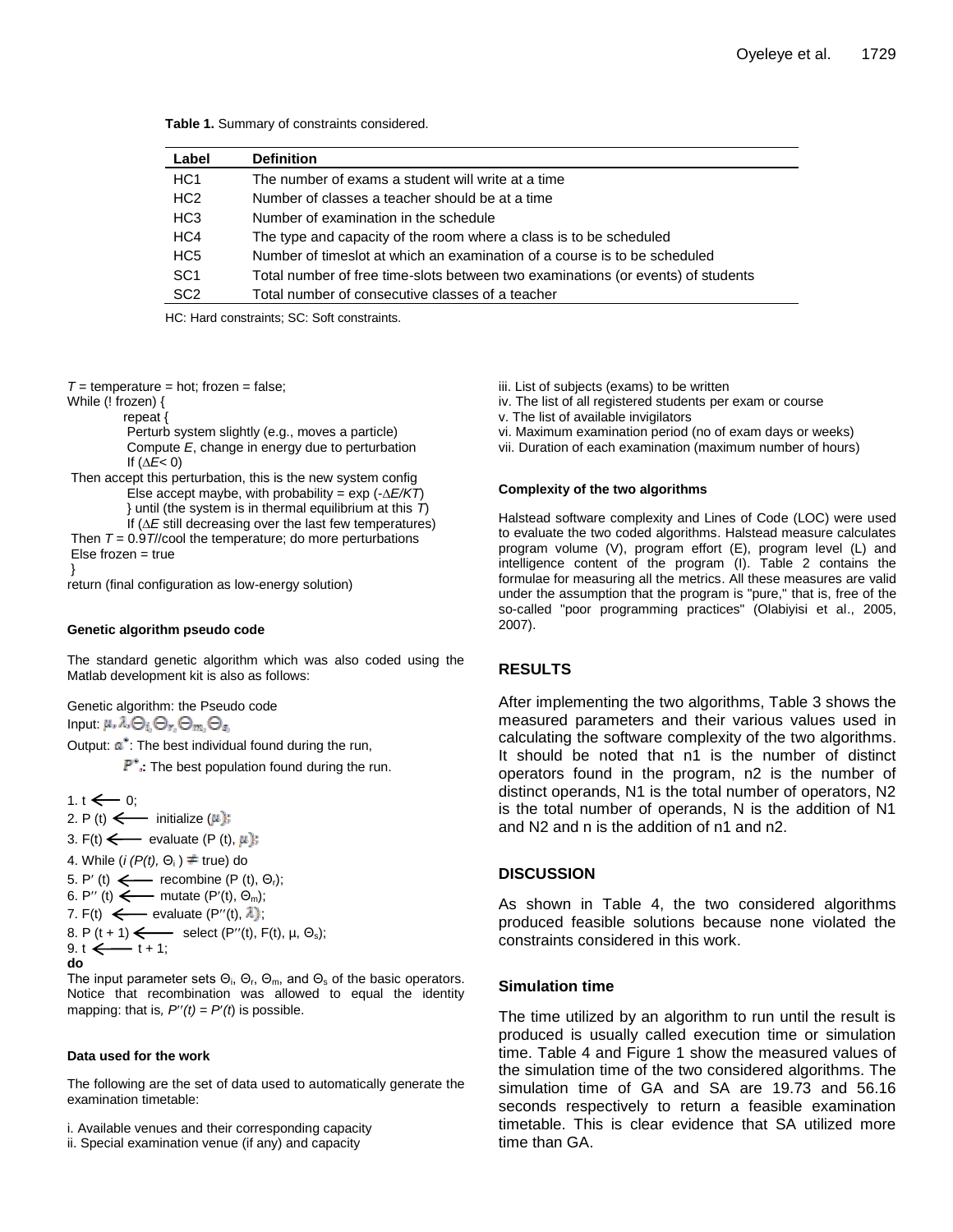

**Figure 1.** The simulation time of the two algorithms.

**Table 2.** Formulae for measuring the complexity metrics of both algorithms.

| <b>Complexity metrics</b>              | <b>Formulae</b>          |  |
|----------------------------------------|--------------------------|--|
| Volume (V)                             | $N^*$ log <sub>2</sub> n |  |
| Effort(E)                              | V/L                      |  |
| Program level (L)                      | $(2*n2) / (n1*N2)$       |  |
| Intelligent content of the program (I) | 1 *V                     |  |

**Table 3.** Data obtained for measuring the complexity of both algorithms.

| <b>Parameters for measuring</b><br>complexity | GА  | SΑ  |
|-----------------------------------------------|-----|-----|
| No. of distinct operators (n1)                | 14  | 10  |
| No. of distinct operands (n2)                 | 42  | 54  |
| Total number of operators (N1)                | 267 | 260 |
| Total number of operands (N2)                 | 96  | 88  |
| N i.e. (N1+N2)                                | 363 | 348 |
| n i.e. (n1+n2)                                | 56  | 64  |

## **Program size**

The program size is the amount of disk space occupied and it is usually measured in bits, bytes, kilobytes, Megabytes, Gigabyte, Terabytes, etc depending on the actual size under consideration. Table 4 and Figure 2 show that the program sizes of GA and SA are 20 and 16.5 Kb respectively. This is an indication that GA code utilized more disk space than SA.

## **Lines of code**

The lines of code (LOC) are the number of lines of the executable codes in a program. Table 4 shows the LOC of GA and SA as 500 and 256 respectively. These values show that GA code has more number of executable lines of code than SA.This is an indication that the implementation time and effort required by GA was more than that of SA.

#### **Program volume**

The program volume is the value that signifies the volume of the computer memory being utilized during the execution of the implemented algorithms. The program volume for Genetic Algorithm, Simulated annealing are 2108.07 and 2088.00 respectively. Table 4 and Figure 3 show that SA occupies lesser memory space in terms of volume than GA.

#### **Program effort**

This is widely known as the number of discriminations made in the preparation of a program, it specifies the extent to which personnel involved in software production are effectively engaged. It could also be referred to as the quantitative measure of the effort involved in the implementation of an algorithm.

The measured values are presented in Table 4 and Figure 4. The program effort of GA and SA are 33729.12 and 17013.33 respectively. This is an indication that the program effort of GA is higher than that of SA.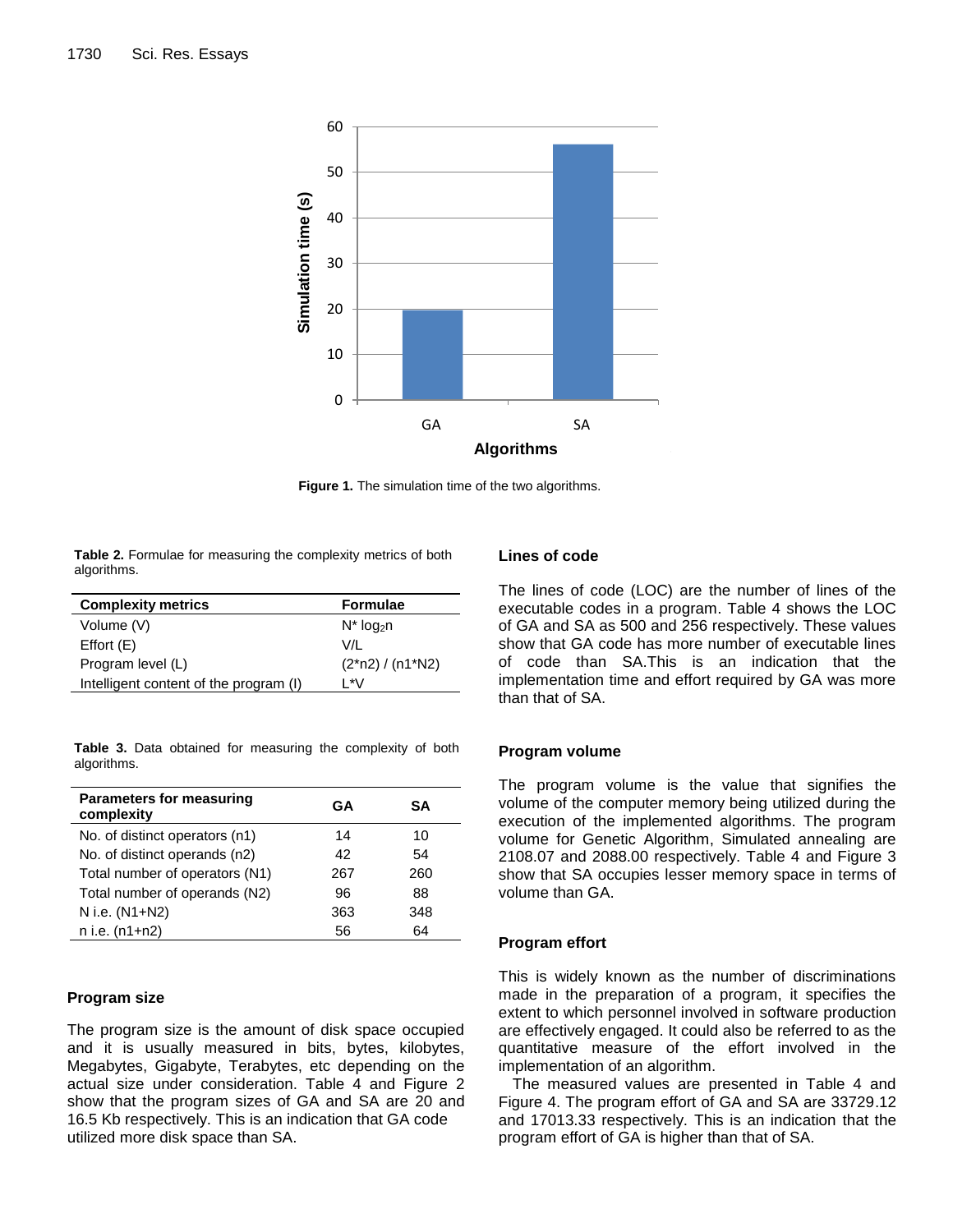| <b>Parameter</b>                            | GA       | <b>SA</b> |
|---------------------------------------------|----------|-----------|
| Simulation time (seconds)                   | 19.73    | 56.16     |
| Number of Courses clashed                   | 0        | 0         |
| Number of lecturers double booked           | 0        | 0         |
| Program size (KB)                           | 20       | 16.5      |
| Lines of code                               | 500      | 256       |
| Program volume (V)                          | 2108.07  | 2088.00   |
| Program effort (E)                          | 33729.12 | 17013.33  |
| Difficulty of understanding the program (L) | 0.06     | 0.12      |
| Intelligent content of the program (I)      | 131.75   | 256.25    |

**Table 4.** Data obtained during and after the execution of both algorithms.



Figure 2. The program size of the two algorithms.



**Figure 3.** The program volume of both algorithms.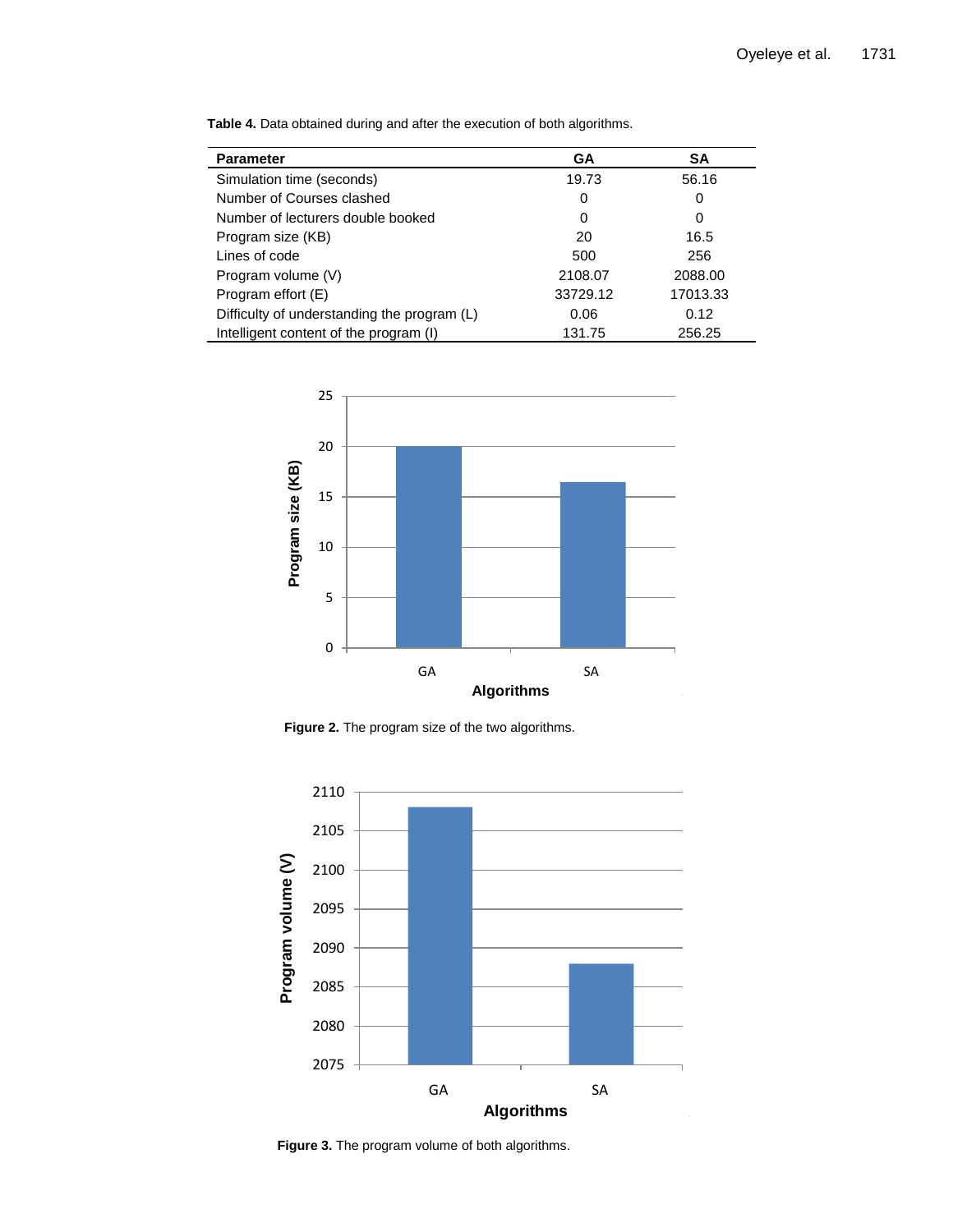

**Figure 4**. Comparative view of the evaluated parameters of SA and GA.

## **Program level / difficulty of understanding the program**

This program level otherwise called difficulty of understanding a program. As presented in Table 4 and Figure 4, that GA and SA has 0.06 and 0.12 respectively as their values for the difficulty of understanding the program. The result revealed that SA is more difficult to understand than GA.

# **Intelligent content of the program**

The Intelligent Content of the Program is the quantitative representation of how logically reasonable and experienced the program writer is. Table 4 and Figure 4 show the intelligent content of the program for GA and SA to be 131.75 and 256.25 respectively.

In view of the aforementioned, the two considered algorithms produced feasible university examination timetable with SA using more simulation time, higher difficulty of understanding the program and higher intelligent content than GA. On the other hand, GA code occupied more disk space, has more lines of code, higher program volume with more program effort than SA.

Conclusively, the results generated indicates a very high consumption of computing resources by genetic algorithm but with high optimality while simulated annealing results showed that though the consumption of computing resources is reduced yet the two algorithms still consume considerable computing resources. This paper therefore proposes the development of a hybrid algorithm of both GA and SA in solving examination timetabling problem. Such hybridized algorithm should attempt to reduce the weaknesses of genetic algorithm

and simulated annealing and combine their strength to solve the problem.

## **REFERENCES**

- Abdennadher S, Marte M (2000).University course timetabling using constraint handling rules*.* J. Appl. Artif. Intell., 14(4): 311-326.
- Abramson D (1991). Constructing school timetables using simulated annealing.sequentialand parallel algorithms. Manage. Sci., 37(1): 98- 113.
- Abramson D, Abela J (1992). A parallel genetic algorithm for solving the school timetabling problem.In Proceedings of 15 Australian Comput. Sci. Conf. Hobart, pp. 1-11.
- Al-Attar A (1994). A hybrid GA-heuristic search strategy. A white paper, AI Expert. USA.
- Andrea Schaerf (1999). A survey of automated timetabling, Artif. Intell. Rev. Kluwer Acad. Publ., 13(2): 87-127.
- Burke EK, Elliman DG, Weare RF (1994). A University Timetabling System based on Graph Colouring and Constraint Manipulation. J. Res. Comput. Educ., 27: 1-18.
- Burke EK, Ross P (1996). Practice and Theory of Automated Timetabling. Volume 1153 of Lecture Notes in Computer Science. Springer-Verlag. Berlin. Heidelberg.
- Colorni A, Dorigo M, Maniezzo V, Trubian M (1994). Ant system for jobshop scheduling.Belgium J. Oper. Res. Stat. Comput. Sci., 34(1): 39-53.
- De Werra D (1985). An introduction to Timetabling. Eur. J. Oper. Res., 19: 151-162.
- Di Gaspero L, McCollum B, Schaerf A (2007). Curriculum-based course timetabling track. The second international timetabling competition (ITC-2007). Proceedings of the 14th RCRA workshop on Experimental Evaluation of Algorithms for Solving Problems with Combinatorial Explosion, Rome, Italy.
- Elmohamed S, Coddington P, Fox G (1998). A Comparison of Annealing Techniques for Academic Course Scheduling. Practice and Theory of Automated Timetabling II. Springer-Verlag, 1408: 92-112.
- Keshav P, Dahal KCT, Peter IC (2007). Evolutionary Scheduling. Springer. Berlin Heidelberg Germany. p. 49.
- Neufeld GA, Tartar J (1974). Graph Coloring Conditions for the Existence of Solutions to the Timetable Problem. Commun. ACM, 17(8): 450-453.